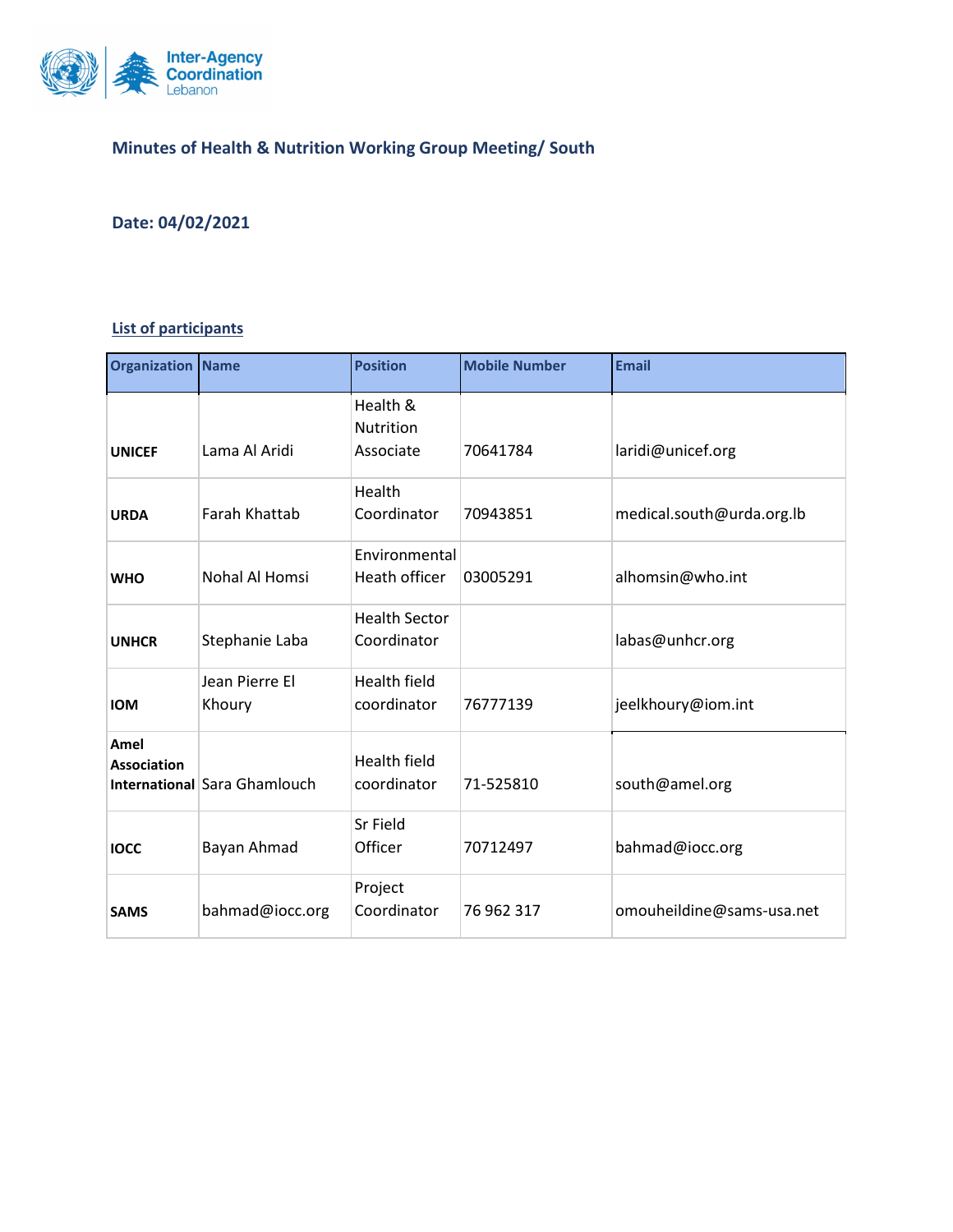

## **Summary of discussions and action points**

| <u>No.</u> | <b>Issue</b>                                                                                                                                                                                                                                                                                                                                                                                                                                                                                                                                                                                                                                                                                                                                                                                                                                                                                                                                                                                                                                                                                                                                                                                                                                                                                                                                                                                                                                                                                                                                                                                                                                                                                                                                                                                                                                                                                                                                                                                                                                                                                                                                                                            |  |  |  |  |
|------------|-----------------------------------------------------------------------------------------------------------------------------------------------------------------------------------------------------------------------------------------------------------------------------------------------------------------------------------------------------------------------------------------------------------------------------------------------------------------------------------------------------------------------------------------------------------------------------------------------------------------------------------------------------------------------------------------------------------------------------------------------------------------------------------------------------------------------------------------------------------------------------------------------------------------------------------------------------------------------------------------------------------------------------------------------------------------------------------------------------------------------------------------------------------------------------------------------------------------------------------------------------------------------------------------------------------------------------------------------------------------------------------------------------------------------------------------------------------------------------------------------------------------------------------------------------------------------------------------------------------------------------------------------------------------------------------------------------------------------------------------------------------------------------------------------------------------------------------------------------------------------------------------------------------------------------------------------------------------------------------------------------------------------------------------------------------------------------------------------------------------------------------------------------------------------------------------|--|--|--|--|
| 1.         | <b>LCRP Health Sector Updates</b>                                                                                                                                                                                                                                                                                                                                                                                                                                                                                                                                                                                                                                                                                                                                                                                                                                                                                                                                                                                                                                                                                                                                                                                                                                                                                                                                                                                                                                                                                                                                                                                                                                                                                                                                                                                                                                                                                                                                                                                                                                                                                                                                                       |  |  |  |  |
|            | Figures provided for the 2021 Heath Sector Strategy on the national level. The data will be                                                                                                                                                                                                                                                                                                                                                                                                                                                                                                                                                                                                                                                                                                                                                                                                                                                                                                                                                                                                                                                                                                                                                                                                                                                                                                                                                                                                                                                                                                                                                                                                                                                                                                                                                                                                                                                                                                                                                                                                                                                                                             |  |  |  |  |
|            | segregated on South Governorate later on. Presentation document shared with attendees via                                                                                                                                                                                                                                                                                                                                                                                                                                                                                                                                                                                                                                                                                                                                                                                                                                                                                                                                                                                                                                                                                                                                                                                                                                                                                                                                                                                                                                                                                                                                                                                                                                                                                                                                                                                                                                                                                                                                                                                                                                                                                               |  |  |  |  |
|            | email as well. Main figures are below outlined:                                                                                                                                                                                                                                                                                                                                                                                                                                                                                                                                                                                                                                                                                                                                                                                                                                                                                                                                                                                                                                                                                                                                                                                                                                                                                                                                                                                                                                                                                                                                                                                                                                                                                                                                                                                                                                                                                                                                                                                                                                                                                                                                         |  |  |  |  |
|            | $\bullet$                                                                                                                                                                                                                                                                                                                                                                                                                                                                                                                                                                                                                                                                                                                                                                                                                                                                                                                                                                                                                                                                                                                                                                                                                                                                                                                                                                                                                                                                                                                                                                                                                                                                                                                                                                                                                                                                                                                                                                                                                                                                                                                                                                               |  |  |  |  |
|            |                                                                                                                                                                                                                                                                                                                                                                                                                                                                                                                                                                                                                                                                                                                                                                                                                                                                                                                                                                                                                                                                                                                                                                                                                                                                                                                                                                                                                                                                                                                                                                                                                                                                                                                                                                                                                                                                                                                                                                                                                                                                                                                                                                                         |  |  |  |  |
|            |                                                                                                                                                                                                                                                                                                                                                                                                                                                                                                                                                                                                                                                                                                                                                                                                                                                                                                                                                                                                                                                                                                                                                                                                                                                                                                                                                                                                                                                                                                                                                                                                                                                                                                                                                                                                                                                                                                                                                                                                                                                                                                                                                                                         |  |  |  |  |
|            | $\bullet$                                                                                                                                                                                                                                                                                                                                                                                                                                                                                                                                                                                                                                                                                                                                                                                                                                                                                                                                                                                                                                                                                                                                                                                                                                                                                                                                                                                                                                                                                                                                                                                                                                                                                                                                                                                                                                                                                                                                                                                                                                                                                                                                                                               |  |  |  |  |
|            |                                                                                                                                                                                                                                                                                                                                                                                                                                                                                                                                                                                                                                                                                                                                                                                                                                                                                                                                                                                                                                                                                                                                                                                                                                                                                                                                                                                                                                                                                                                                                                                                                                                                                                                                                                                                                                                                                                                                                                                                                                                                                                                                                                                         |  |  |  |  |
|            |                                                                                                                                                                                                                                                                                                                                                                                                                                                                                                                                                                                                                                                                                                                                                                                                                                                                                                                                                                                                                                                                                                                                                                                                                                                                                                                                                                                                                                                                                                                                                                                                                                                                                                                                                                                                                                                                                                                                                                                                                                                                                                                                                                                         |  |  |  |  |
|            |                                                                                                                                                                                                                                                                                                                                                                                                                                                                                                                                                                                                                                                                                                                                                                                                                                                                                                                                                                                                                                                                                                                                                                                                                                                                                                                                                                                                                                                                                                                                                                                                                                                                                                                                                                                                                                                                                                                                                                                                                                                                                                                                                                                         |  |  |  |  |
|            |                                                                                                                                                                                                                                                                                                                                                                                                                                                                                                                                                                                                                                                                                                                                                                                                                                                                                                                                                                                                                                                                                                                                                                                                                                                                                                                                                                                                                                                                                                                                                                                                                                                                                                                                                                                                                                                                                                                                                                                                                                                                                                                                                                                         |  |  |  |  |
|            |                                                                                                                                                                                                                                                                                                                                                                                                                                                                                                                                                                                                                                                                                                                                                                                                                                                                                                                                                                                                                                                                                                                                                                                                                                                                                                                                                                                                                                                                                                                                                                                                                                                                                                                                                                                                                                                                                                                                                                                                                                                                                                                                                                                         |  |  |  |  |
|            |                                                                                                                                                                                                                                                                                                                                                                                                                                                                                                                                                                                                                                                                                                                                                                                                                                                                                                                                                                                                                                                                                                                                                                                                                                                                                                                                                                                                                                                                                                                                                                                                                                                                                                                                                                                                                                                                                                                                                                                                                                                                                                                                                                                         |  |  |  |  |
|            |                                                                                                                                                                                                                                                                                                                                                                                                                                                                                                                                                                                                                                                                                                                                                                                                                                                                                                                                                                                                                                                                                                                                                                                                                                                                                                                                                                                                                                                                                                                                                                                                                                                                                                                                                                                                                                                                                                                                                                                                                                                                                                                                                                                         |  |  |  |  |
|            |                                                                                                                                                                                                                                                                                                                                                                                                                                                                                                                                                                                                                                                                                                                                                                                                                                                                                                                                                                                                                                                                                                                                                                                                                                                                                                                                                                                                                                                                                                                                                                                                                                                                                                                                                                                                                                                                                                                                                                                                                                                                                                                                                                                         |  |  |  |  |
|            |                                                                                                                                                                                                                                                                                                                                                                                                                                                                                                                                                                                                                                                                                                                                                                                                                                                                                                                                                                                                                                                                                                                                                                                                                                                                                                                                                                                                                                                                                                                                                                                                                                                                                                                                                                                                                                                                                                                                                                                                                                                                                                                                                                                         |  |  |  |  |
|            |                                                                                                                                                                                                                                                                                                                                                                                                                                                                                                                                                                                                                                                                                                                                                                                                                                                                                                                                                                                                                                                                                                                                                                                                                                                                                                                                                                                                                                                                                                                                                                                                                                                                                                                                                                                                                                                                                                                                                                                                                                                                                                                                                                                         |  |  |  |  |
|            |                                                                                                                                                                                                                                                                                                                                                                                                                                                                                                                                                                                                                                                                                                                                                                                                                                                                                                                                                                                                                                                                                                                                                                                                                                                                                                                                                                                                                                                                                                                                                                                                                                                                                                                                                                                                                                                                                                                                                                                                                                                                                                                                                                                         |  |  |  |  |
|            |                                                                                                                                                                                                                                                                                                                                                                                                                                                                                                                                                                                                                                                                                                                                                                                                                                                                                                                                                                                                                                                                                                                                                                                                                                                                                                                                                                                                                                                                                                                                                                                                                                                                                                                                                                                                                                                                                                                                                                                                                                                                                                                                                                                         |  |  |  |  |
|            |                                                                                                                                                                                                                                                                                                                                                                                                                                                                                                                                                                                                                                                                                                                                                                                                                                                                                                                                                                                                                                                                                                                                                                                                                                                                                                                                                                                                                                                                                                                                                                                                                                                                                                                                                                                                                                                                                                                                                                                                                                                                                                                                                                                         |  |  |  |  |
|            | blast to the COVID and economic crisis.                                                                                                                                                                                                                                                                                                                                                                                                                                                                                                                                                                                                                                                                                                                                                                                                                                                                                                                                                                                                                                                                                                                                                                                                                                                                                                                                                                                                                                                                                                                                                                                                                                                                                                                                                                                                                                                                                                                                                                                                                                                                                                                                                 |  |  |  |  |
|            | Number of Children <5 y.o receiving vaccination increased by 27% between Oct to Nov<br>$\bullet$                                                                                                                                                                                                                                                                                                                                                                                                                                                                                                                                                                                                                                                                                                                                                                                                                                                                                                                                                                                                                                                                                                                                                                                                                                                                                                                                                                                                                                                                                                                                                                                                                                                                                                                                                                                                                                                                                                                                                                                                                                                                                        |  |  |  |  |
|            | 2020 due to the Measles campaign however overall, the number decreased in 2020                                                                                                                                                                                                                                                                                                                                                                                                                                                                                                                                                                                                                                                                                                                                                                                                                                                                                                                                                                                                                                                                                                                                                                                                                                                                                                                                                                                                                                                                                                                                                                                                                                                                                                                                                                                                                                                                                                                                                                                                                                                                                                          |  |  |  |  |
|            | compared to the previous year due to all the reasons above mentioned.                                                                                                                                                                                                                                                                                                                                                                                                                                                                                                                                                                                                                                                                                                                                                                                                                                                                                                                                                                                                                                                                                                                                                                                                                                                                                                                                                                                                                                                                                                                                                                                                                                                                                                                                                                                                                                                                                                                                                                                                                                                                                                                   |  |  |  |  |
|            | <b>Main Recommendations:</b><br>$\bullet$                                                                                                                                                                                                                                                                                                                                                                                                                                                                                                                                                                                                                                                                                                                                                                                                                                                                                                                                                                                                                                                                                                                                                                                                                                                                                                                                                                                                                                                                                                                                                                                                                                                                                                                                                                                                                                                                                                                                                                                                                                                                                                                                               |  |  |  |  |
|            | Keep investing in Health system strengthening.                                                                                                                                                                                                                                                                                                                                                                                                                                                                                                                                                                                                                                                                                                                                                                                                                                                                                                                                                                                                                                                                                                                                                                                                                                                                                                                                                                                                                                                                                                                                                                                                                                                                                                                                                                                                                                                                                                                                                                                                                                                                                                                                          |  |  |  |  |
|            | Extend mental health and Nutrition support.                                                                                                                                                                                                                                                                                                                                                                                                                                                                                                                                                                                                                                                                                                                                                                                                                                                                                                                                                                                                                                                                                                                                                                                                                                                                                                                                                                                                                                                                                                                                                                                                                                                                                                                                                                                                                                                                                                                                                                                                                                                                                                                                             |  |  |  |  |
|            | Emphasis on access to immunization                                                                                                                                                                                                                                                                                                                                                                                                                                                                                                                                                                                                                                                                                                                                                                                                                                                                                                                                                                                                                                                                                                                                                                                                                                                                                                                                                                                                                                                                                                                                                                                                                                                                                                                                                                                                                                                                                                                                                                                                                                                                                                                                                      |  |  |  |  |
|            | Consider dialysis & blood disease support to the refugee population.                                                                                                                                                                                                                                                                                                                                                                                                                                                                                                                                                                                                                                                                                                                                                                                                                                                                                                                                                                                                                                                                                                                                                                                                                                                                                                                                                                                                                                                                                                                                                                                                                                                                                                                                                                                                                                                                                                                                                                                                                                                                                                                    |  |  |  |  |
|            | Mainstream COVID-19 preventive measures for healthcare workers and targeted                                                                                                                                                                                                                                                                                                                                                                                                                                                                                                                                                                                                                                                                                                                                                                                                                                                                                                                                                                                                                                                                                                                                                                                                                                                                                                                                                                                                                                                                                                                                                                                                                                                                                                                                                                                                                                                                                                                                                                                                                                                                                                             |  |  |  |  |
|            |                                                                                                                                                                                                                                                                                                                                                                                                                                                                                                                                                                                                                                                                                                                                                                                                                                                                                                                                                                                                                                                                                                                                                                                                                                                                                                                                                                                                                                                                                                                                                                                                                                                                                                                                                                                                                                                                                                                                                                                                                                                                                                                                                                                         |  |  |  |  |
|            |                                                                                                                                                                                                                                                                                                                                                                                                                                                                                                                                                                                                                                                                                                                                                                                                                                                                                                                                                                                                                                                                                                                                                                                                                                                                                                                                                                                                                                                                                                                                                                                                                                                                                                                                                                                                                                                                                                                                                                                                                                                                                                                                                                                         |  |  |  |  |
|            |                                                                                                                                                                                                                                                                                                                                                                                                                                                                                                                                                                                                                                                                                                                                                                                                                                                                                                                                                                                                                                                                                                                                                                                                                                                                                                                                                                                                                                                                                                                                                                                                                                                                                                                                                                                                                                                                                                                                                                                                                                                                                                                                                                                         |  |  |  |  |
|            |                                                                                                                                                                                                                                                                                                                                                                                                                                                                                                                                                                                                                                                                                                                                                                                                                                                                                                                                                                                                                                                                                                                                                                                                                                                                                                                                                                                                                                                                                                                                                                                                                                                                                                                                                                                                                                                                                                                                                                                                                                                                                                                                                                                         |  |  |  |  |
|            |                                                                                                                                                                                                                                                                                                                                                                                                                                                                                                                                                                                                                                                                                                                                                                                                                                                                                                                                                                                                                                                                                                                                                                                                                                                                                                                                                                                                                                                                                                                                                                                                                                                                                                                                                                                                                                                                                                                                                                                                                                                                                                                                                                                         |  |  |  |  |
|            |                                                                                                                                                                                                                                                                                                                                                                                                                                                                                                                                                                                                                                                                                                                                                                                                                                                                                                                                                                                                                                                                                                                                                                                                                                                                                                                                                                                                                                                                                                                                                                                                                                                                                                                                                                                                                                                                                                                                                                                                                                                                                                                                                                                         |  |  |  |  |
|            |                                                                                                                                                                                                                                                                                                                                                                                                                                                                                                                                                                                                                                                                                                                                                                                                                                                                                                                                                                                                                                                                                                                                                                                                                                                                                                                                                                                                                                                                                                                                                                                                                                                                                                                                                                                                                                                                                                                                                                                                                                                                                                                                                                                         |  |  |  |  |
|            |                                                                                                                                                                                                                                                                                                                                                                                                                                                                                                                                                                                                                                                                                                                                                                                                                                                                                                                                                                                                                                                                                                                                                                                                                                                                                                                                                                                                                                                                                                                                                                                                                                                                                                                                                                                                                                                                                                                                                                                                                                                                                                                                                                                         |  |  |  |  |
|            |                                                                                                                                                                                                                                                                                                                                                                                                                                                                                                                                                                                                                                                                                                                                                                                                                                                                                                                                                                                                                                                                                                                                                                                                                                                                                                                                                                                                                                                                                                                                                                                                                                                                                                                                                                                                                                                                                                                                                                                                                                                                                                                                                                                         |  |  |  |  |
|            |                                                                                                                                                                                                                                                                                                                                                                                                                                                                                                                                                                                                                                                                                                                                                                                                                                                                                                                                                                                                                                                                                                                                                                                                                                                                                                                                                                                                                                                                                                                                                                                                                                                                                                                                                                                                                                                                                                                                                                                                                                                                                                                                                                                         |  |  |  |  |
| 2.         | Comparison for the number of beneficiaries reaching for basic services through MOPH<br>PHCs between Jan-Nov 2019 & Jan-Nov 2020: 12% decrease: Lock down period affected<br>the services provision in 2020 especially from march till May 2020.<br>Comparison for the Number of Subsidized PHC Consultation for the same period above:<br>20% decrease from 2019 till 2020, however the Number of Lebanese beneficiaries out of<br>total have doubled compared to 2019 while for the Non Lebanese and refugees<br>beneficiaries decreased for the same period. These figures reflect the increasing number<br>of the vulnerable Lebanese & their need for the subsidized services affected by the<br>economic crisis. This crisis also affected the refugee population who cannot even pay for<br>the subsidized fees (Poor people became even poorer).<br>Number of Consultations at MMUs have increased by 17% triggered by hindered<br>٠<br>geographical access due the COVID-19 lockdown, Beirut explosion and the protests across<br>the country. MMUs however remain not very advisable by the health sector and MOPH<br>knowing their cost ineffectiveness & difficulty to monitor their quality of care however<br>were needed during these conditions.<br>Number of Mental Health consultations increased by 66% between Jan & Dec 2020:<br>٠<br>Need increased but it is a good sign of beneficiaries requesting and being able to access<br>this service. Triggers were the tough conditions affecting Lebanon in 2020 from Beirut<br>population.<br><b>COVID-19 updates &amp; Vaccination program (MOPH)</b><br><b>Epidemiological Update:</b><br>Figures As of 02 to 03 Feb 2021: 35842 cumulative cases, 2750 cases & 81 new deaths.<br>• In the past 3 weeks after the peak of weekly basis, there was a drop in registered cases &<br>37% drop in testing. Positivity rate has plateaued around d 21% which remains high in the<br>country.<br>• Total of infections among healthcare worker is 2413 cases.<br>• Crude fatality rate: 1.07%; Death among cases 451 Total deaths<br>Number of COVID-19 Beds: 1944 regular beds designated for COVID-19, 80.5 % occupancy |  |  |  |  |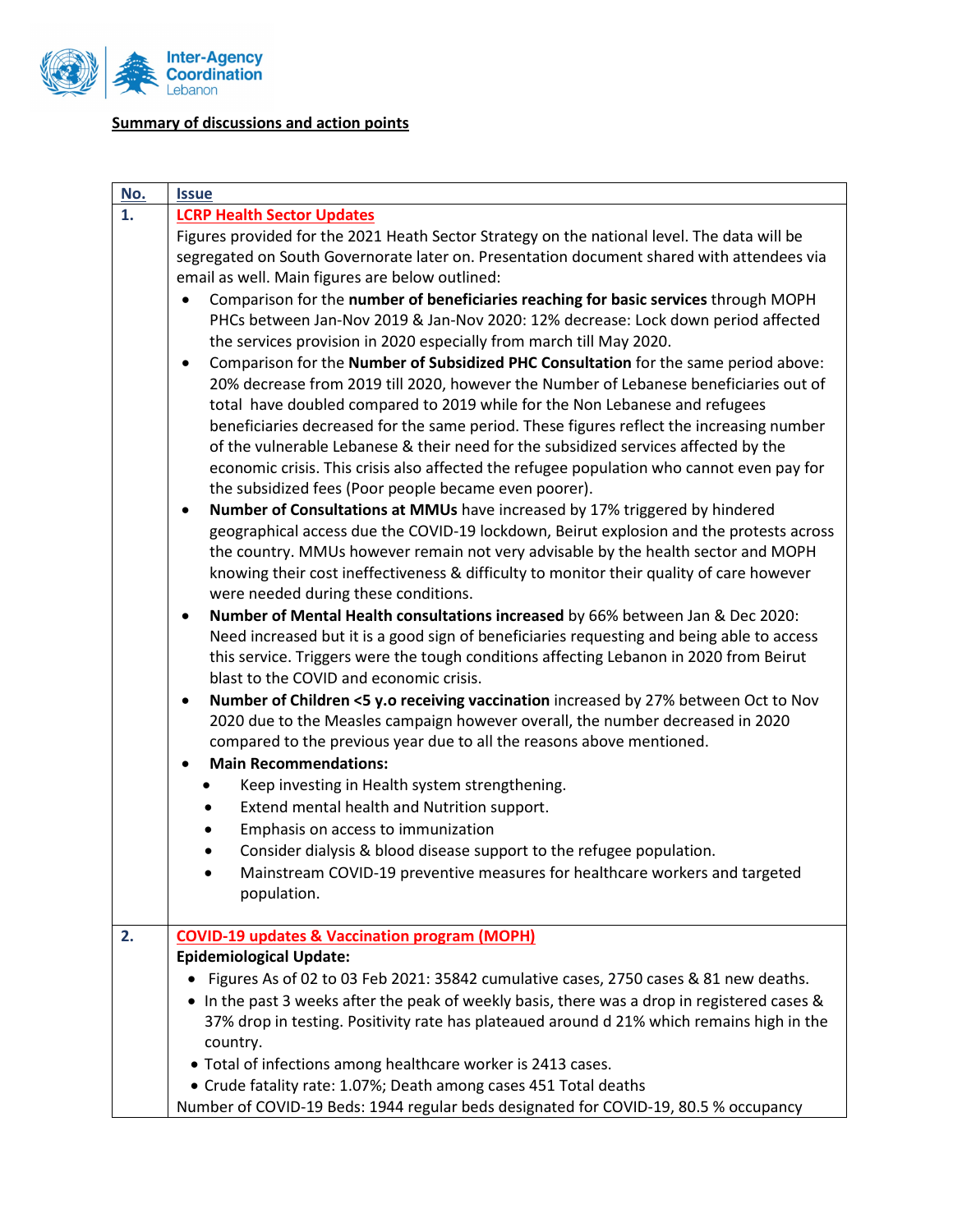

|    | Rate. 1084 ICU beds, 90% occupancy rate.                                                                                                                                |
|----|-------------------------------------------------------------------------------------------------------------------------------------------------------------------------|
|    | Vaccination:                                                                                                                                                            |
|    | MOPH presented the National Vaccine Framework: Key points: Prioritization scheme according                                                                              |
|    | to occupation & demographics (Age, co-morbidities): Plan is over 2 years, target: vaccinate                                                                             |
|    | 70% of the population to achieve herd immunity. Stages 1 & 2, 3& 4 will cover each 35% of the                                                                           |
|    | population (All living on the territory, citizens, and Non-Citizens. First stages will target                                                                           |
|    | Healthcare workers & people >75 yo.                                                                                                                                     |
|    | Clarity about types of available vaccines Pfizer, Covax with need to register on the Impact                                                                             |
|    | platform to receive the vaccine.                                                                                                                                        |
|    | Covax: 2.73 Million doses for 1.46 Million individuals (20% of population residing) as a<br>2 doses regimen.                                                            |
|    | Pfizer: 1.5 Million doses for 750 thousand individuals as a 2 doses regimen in addition<br>$\bullet$                                                                    |
|    | to 600 000 doses donated by Pfizer for the vulnerable population.                                                                                                       |
|    | Negotiations ongoing to cover the remaining population as well as for fundraising to                                                                                    |
|    | cover refugees and migrant.                                                                                                                                             |
|    | Vaccination sites: coverage will be ensured at the level of all governorates.<br>٠                                                                                      |
|    |                                                                                                                                                                         |
| 3. | <b>Uptake on Children Immunization- Measles campaign final figures (UNICEF)</b>                                                                                         |
|    | Measles campaign: concluded on Dec 31 <sup>st</sup> 2020. No decision to resume the campaign after the                                                                  |
|    | lockdown is lifted. UNICEF Consultant are meeting with the Field staff all over Lebanon to                                                                              |
|    | finalize the Report on results, challenges, success stories & lesson learnt. Pending to be                                                                              |
|    | published to reveal the target reached per district.                                                                                                                    |
| 3. | <b>Lockdown and Continuation of Activities</b>                                                                                                                          |
|    | PHCs and organizations working in health, food security and protection continue to work for                                                                             |
|    | life-saving activities, all other activities are suspended until the end of the strict lockdown.                                                                        |
|    | Partners are requested to strongly comply with the lockdown measures and to follow the                                                                                  |
|    | guidance shared with them via emails.                                                                                                                                   |
| 4. | <b>Referral of Dialysis cases for South refugees &amp; Call for funding:</b><br>URDA: Dialysis fund ended, currently looking to acquire another fund to resume dialysis |
|    | sessions for patients.2 Patients passed away (1 in south) as they were not capable to cover the                                                                         |
|    | sessions fees. URDA is however in the interim are supporting patients with 2 sessions/week                                                                              |
|    | until April 2021 under NORWAC. Total South patients supported in Lebanese-Italian Hospital: 9                                                                           |
| 5. | <b>Field updates:</b>                                                                                                                                                   |
|    | <b>UNHCR:</b>                                                                                                                                                           |
|    | • RRT activities to support COVI-19 cases ongoing with Partner AMEL and co-partners. UNHCR                                                                              |
|    | • is securing proper case referral for RRT support from the different sources of reporting.                                                                             |
|    | • Challenges to secure food parcels, support requested from WFP & other partners. Mercy                                                                                 |
|    | Corps are no longer operating in South for WASH interventions in their assigned clusters                                                                                |
|    | replaced by DPNA and also negotiating to find another partner to support DPNA.                                                                                          |
|    | • Saida govern hosp is the sole contracted facility for PCR testing, and also for COVID-19 case                                                                         |
|    | admission along with Lebanese Italian and Rahi hospitals                                                                                                                |
|    | • COVID-19 of Positive and suspected cases are increasing in the South among the refugee                                                                                |
|    | population. Cumulative cases                                                                                                                                            |
|    | for 300 (11% of the total refugee population), all cases are residing in                                                                                                |
|    | urban settings, 1 POC passed away.                                                                                                                                      |
|    |                                                                                                                                                                         |
|    | AMEL:                                                                                                                                                                   |